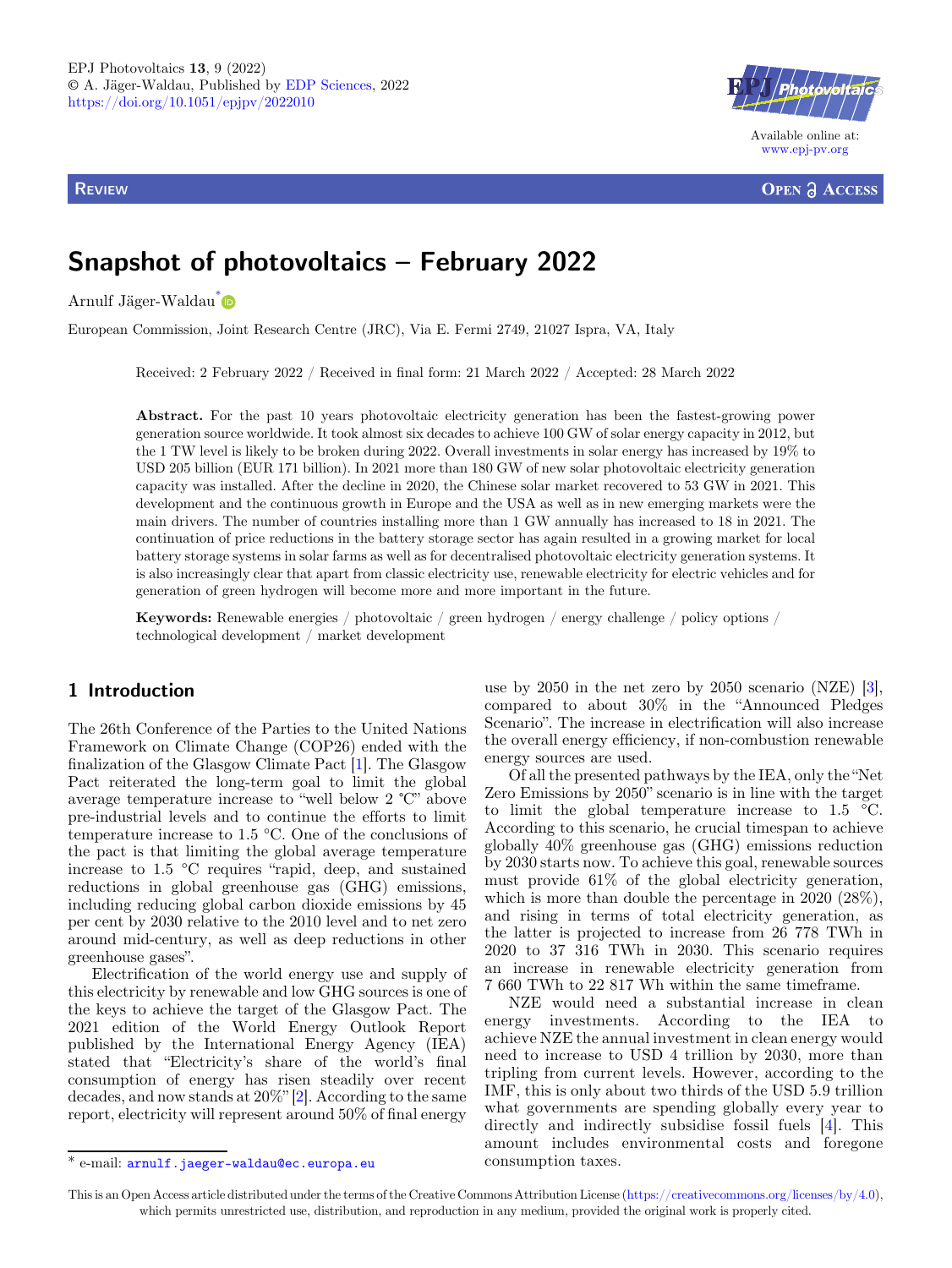One of the key technology options, apt for scalability in a short period of time, is solar photovoltaics (PV), which can be deployed in a modular way almost everywhere on this planet. Solar resources across the world are abundant and cannot be monopolised by one country.

According to NZE, the worldwide installed PV capacity would need to increase to 4956 GW by 2030 (this is about 1000 GW higher compared to the IEA estimation published in 2020) and 14,458 GW by 2050. In such a scenario solar photovoltaic electricity would account for about 6970 TWh (19%) in 2030 and 23,469 TWh (33%) in 2050 of the worldwide electricity supply. However, even the "Net Zero Emissions by 2050" scenario still falls short compared to more ambitious scenarios, which call for 100% renewable electricity or even a 100% renewable energy supply by 2050  $[5-7]$  $[5-7]$  $[5-7]$  $[5-7]$ .

### 2 PV solar cell production

The global cell production<sup>1</sup> during 2021 was in the range of 190–201 GW; and is expected to increase by 20–30% in 2022. The uncertainty in this data is due to the highly competitive and shifting market environment, as well as the fact that some companies report shipment figures, some report sales, while others report production figures. A detailed description of the uncertainties in production and deployment statistics has been published in earlier versions of this report [[8\]](#page-5-0).

The data presented, collected from stock market reports of listed companies, market reports and colleagues, were then compared to various data sources, which led to an estimate of 202.6 GW [\(Fig. 1\)](#page-2-0), representing an increase of over 37% compared to 2020.

Over the past decade, solar system hardware has seen a steep price decline, which, coupled with fierce competition amongst the manufacturing companies along the solar value chain, resulted in an ongoing consolidation in the solar industry. In December 2021, Bloomberg New Energy Finance reported that they trackedmore than 700 companies along the crystalline silicon value chaini.e. polysilicon, wafer, solar cells and module manufacturing [[9\]](#page-5-0). The combined manufacturing capacity of the over 260 silicon solar cell plants was 338.4 GW. Thisis anincrease in capacity of 235% compared to the 144 GW capacity at the end of 2017. An additional 72.4 GW are under construction and 165 GW announced.

Due to the plant complexity and technological challenges, polysilicon and wafer factories have the highest investment costs as well as the longest construction time. Therefore, the consolidation in these two value chain segments is the highest. On the other hand, new factories are more competitive due to lower production costs. Solar cell and module manufacturing plants are more modular

and can be built faster, thus offering more flexibility to react to technology progress or impacts of policy decisions, like local content rules and import tariffs.

In order to realise any of the various scenarios to limit global warming to 1.5 ℃, as pledged in the Paris Agreement, the scale-up of renewable energy deployment and acceleration of the energy system decarbonisation over the next decade is crucial. The annual increase in manufacturing output required depends on the ambition of the scenario. An increase of the annual solar module production from about 190 GW in 2021 to about 820 GW would be necessary for the NEZ WEO 2021 scenario or above 2.5 TW for a 100% renewable energy scenario. This huge challenge raises the question of whether PV technology and the industry are ready for it.

In the past decade, the global production of the solar photovoltaic manufacturing industry has increased from 21 GW in 2010 to about 202 GW in 2021 with a compound annual growth rate (CAGR) of 25%. A continuation of this trend, which is technologically feasible, would lead to an annual production of 1.45 TW in 2030 [[10,11\]](#page-5-0). To reach the 100% renewable energy benchmark of 2.5 TW annual production, the CAGR would have to increase to 33%. Such an increase could be realised without major problems, if PV manufacturing growth is not only driven by Asian countries, but if major economic powers like Europe and the USA would increase their share of currently less than 1% of solar cell production to a level to supply at least 25 to 30% of their local markets.

Various studies whether or not the solar photovoltaic industry can be scaled to the meet these production targets concluded that raw material availability is not a real issue that limits the growth of PV manufacturing. For some thin film technologies, production volumes could be limited [\[12](#page-5-0),[13\]](#page-5-0). This is not the case for silicon solar cells, which account for 95% of the current market [\[14](#page-5-0)], as silicon is one of the most abundant materials on Earth. Silver, Indium and bismuth, which are used as contact materials are often cited as a limiting factors. Research and technology development is needed and under way to reduce the amount of material used per Wp [\[15](#page-5-0)]. In addition, technology progress in terms of efficiency increases and alternative contact materials as well as circular manufacturing concepts in various industries will enable the required grow of the PV industry.

# 3 Solar PV electricity generation and markets

Over the past few years, the CAPEX for PV solar systems have converged globally. However, differences in market size and local competition can still lead to significant variations. Factors like import taxes, local content rules or existing tax credits have an additional influence on local prices. A global benchmark for the levelised cost of electricity (LCOE) is published regularly by Bloomberg New Energy Finance (BNEF) [[16\]](#page-5-0). In the 2nd half (H2) of 2021, this benchmark for utility scale PV systems was USD 43 per MWh for non-tracking and USD 40 per MWh for tracking systems. It should be noted that, due to the

 $^{\rm 1}$  Solar cell production capacities mean: - In the case of wafer silicon based solar cells, only the cells - In the case of thin-films, the complete integrated module - Only those companies which actually produce the active circuit (solar cell) are counted - Companies which purchase these circuits and make cells are not counted.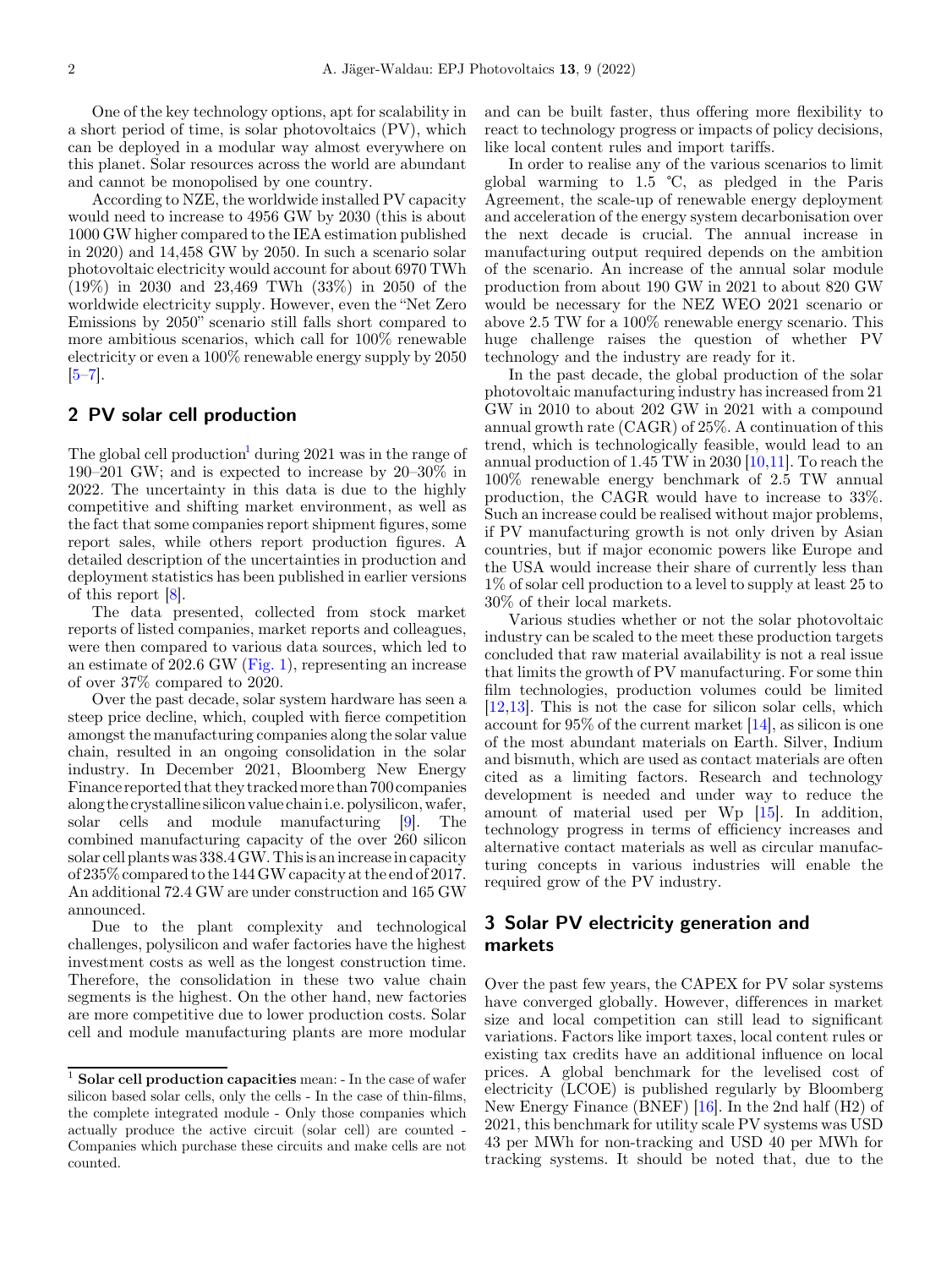<span id="page-2-0"></span>Table 1. World-wide scenarios of cumulative solar photovoltaic electrical capacities until 2040.

| Year                                        | 2021 [GW] | 2025 [GW]   | 2030 [GW] | 2040 [GW] |
|---------------------------------------------|-----------|-------------|-----------|-----------|
| <b>Actual Installations</b>                 | 953       |             |           |           |
| Greenpeace (advanced [r]evolution scenario) |           | <b>2000</b> | 3725      | 6678      |
| LUT 100% RES Power 2017                     |           | 3513        | 6980      | 13 805    |
| LUT 100% Energy 2019                        |           | 1628        | 12 951    | 30 531    |
| <b>BNEF NEO 2020</b>                        |           | 1534        | 2382      | 5009      |
| IRENA 2019 reference case                   |           | 1020        | 2017      | 3122      |
| IRENA 2019 REmap case                       |           | 1358        | 3151      | 5761      |
| IEA Stated Policy Scenario 2021             |           | 1365        | 2550      | 4516      |
| IEA Sustainable Development Scenario 2021   |           | 1630        | 3582      | 7421      |
| IEA NZE Scenario 2021                       |           | 1916        | 4956      | 10 980    |

\* 2025 values are interpolated, as only 2016, 2030 and 2040 values are given.

 $*2025$  value is interpolated, as only 2020, 2030 and 2040 values are given.



Fig. 1. World PV cell/thin film module production from 2010 to 2021.

module price increase in the second half of 2021, these LCOE values are about 10% higher than in the first half of 2021. The main drivers for the module price increase were the polysilicon price increase by over 350% and the increase of freight rates by over 470%. Nevertheless, solar LCOE was more than 30% lower than the LCOE for coal and gas without carbon capture and sequestration (CCS) and 85% lower if CCS would be used.

In the last decade, lithium-ion battery packs have exhibited a learning rate of 18% and a price decrease of 89%. The corresponding levelised cost of electricity storage (LCOES) for battery systems ranges between USD 120 and 143 per MWh for a 4-hour storage system and between USD 167 and 193 per MWh for a 1-hour storage system. The short time (1 h) battery storage systems are most

suited to provide balancing services as well as capacity. Their role can be compared to peaker plants with opencycle gas turbines, which run infrequently for a maximum of 1 h per day. On the other hand a 4-hour storage runs on a daily cycle providing electricity during times when the PV system is not generating. There are indications that the LCOES can be even lower with a 6h storage system [\[17](#page-5-0)].

In the last years, the number of residential and commercial PV projects with storage has increased substantially, driven by this price development, various government incentive programmes and rising electricity prices during peak demand hours. The addition of storage in large scale PV systems is driven by factors like the increase of the AC connection utilisation, access to new market segments at times without solar radiation and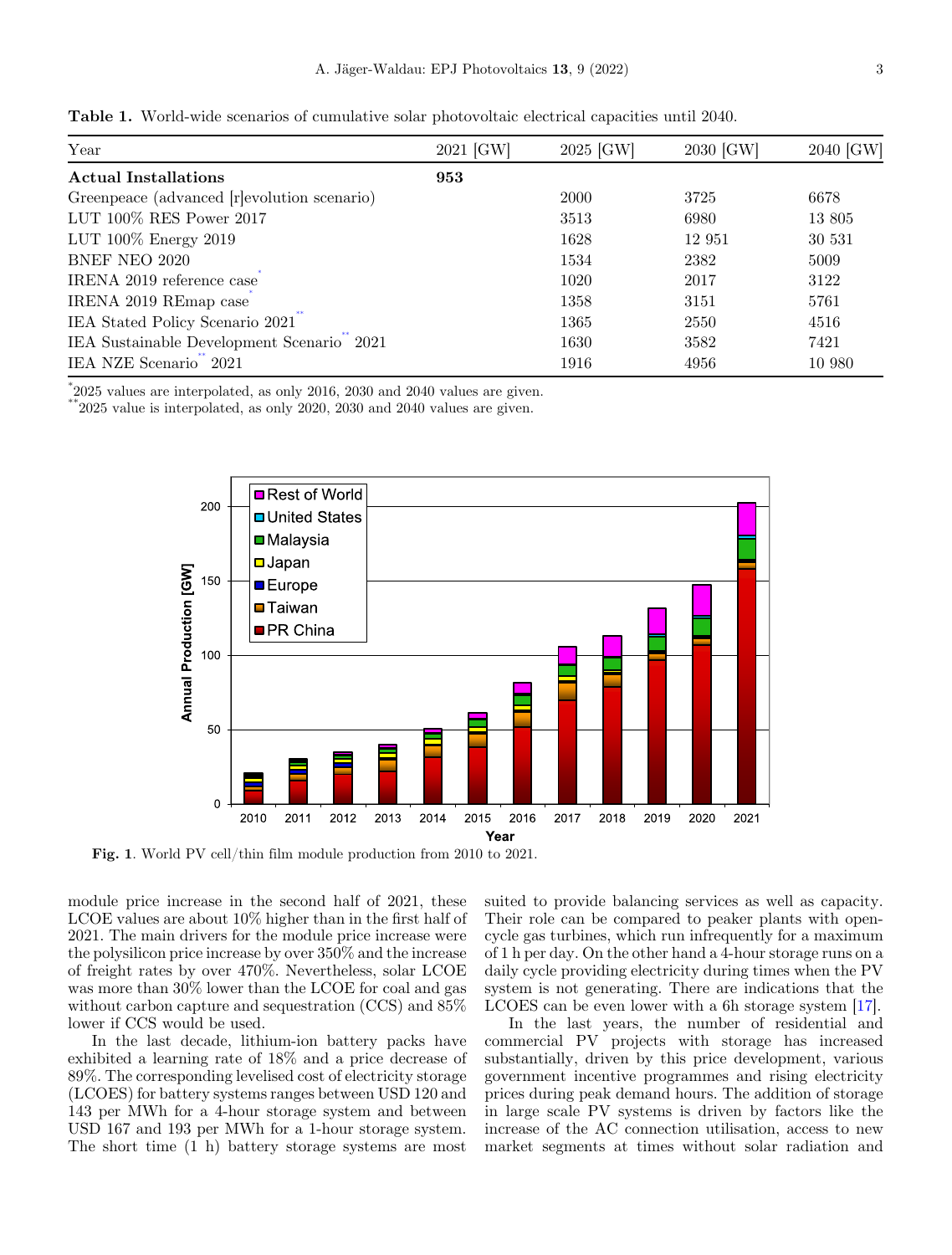

Fig. 2. Annual photovoltaic installations from 2010 to 2021 with estimates for 2022 (data source: [[25](#page-6-0)[–](#page-6-0)[28](#page-6-0)] and own analysis).

guarantee of power quality during ramp times. According to industry analysts, about 10–12 GW (25–28 GWh) of new energy storage capacity will have been added in 2021 [\[18,19\]](#page-5-0). A growth of up to 50% is predicted for 2022.

Compared to the benchmark LCOE mentioned earlier, local electricity generation costs with photovoltaic systems are determined by a number of additional factors. These include geographical and technology factors like solar radiation, tracking or no-tracking PV system design, string or central inverter configuration, fixed operation and maintenance (O&M) as well as connection costs. It is important to remember that one of the most relevant factors is the financing of a project [[20](#page-5-0)]. The share between debt and equity as well as interest rates and return on equity expectations has great influence and can differ substantially from country to country. For this reason, solar energy investors seek stable environments that provide certainty over the long term. The ability to participate in the electricity market is another factor that influences installation and financing costs and thus the competitiveness of renewable energy investments [[21\]](#page-6-0).

During 2021, the second year of the ongoing COVID-19 pandemic, global investments in renewable energy increased by 12% to USD 417 billion [\[22](#page-6-0)]. Investments into new solar capacity increased by 19%, reaching USD 205 billion. Preliminary data show that the new PV capacity increased by about 15% to over 180 GW in 2021 (Fig. 2), which is in the middle of the conservative and optimistic forecasts [\[23](#page-6-0),[24\]](#page-6-0). For 2022, market forecasts are considerably higher, with an annual new installed capacity above 200 GW, which would bring the total cumulative installed PV capacity to about 1.2 TW ([Fig. 3\)](#page-4-0).

China currently has a cumulative installed capacity of more than 300 GW, representing roughly one third of the total global 965 GW installed PV capacity. The European Union follows with about 17% or 166 GW and the USA with over  $125$  GW [\(Fig. 3\)](#page-4-0).

Africa: During the past decade, the total installed solar PV capacity has increased by two orders of magnitude from about 110 MW in 2010 to over 15 GW at the end of 2021. Already 15 African Nations are home to more than a 100 MW of PV capacity. Egypt and South Africa are still the countries with the highest installed capacities and they account for roughly 49% of the total capacity. The continent has vast solar resources but hydropower is still the largest source of renewable electricity generation, with hydro dams supplying 17% of the demand. However, water scarcity and climate change could hamper future expansion. Floating PV could be a potential alternative to expand the electricity generation of hydro dam plants. Covering just 1% of the total surface of existing reservoirs could increase the total annual electricity output of these plants by 50% [[29\]](#page-6-0).

An important tool to finance large solar PV projects in Africa is the World Bank's Scaling Solar programme [\[30](#page-6-0)]. So far, seven African Nations, Côte d'Ivoire, Ethiopia, Madagascar, Niger, Senegal, Togo and Zambia have signed financing agreements.

In 2018 the Africa Development Bank (AfDB) launched an initiative called "Desert to Power", which aims to deploy 10 GW solar power for the 250 million people across the Sahel zone. On 16 September 2019, on the occasion of the G5 Sahel summit in Ouagadougou, the heads of state gave strong support to this initiative. In December 2020, the AfDB released the first grants with a value of USD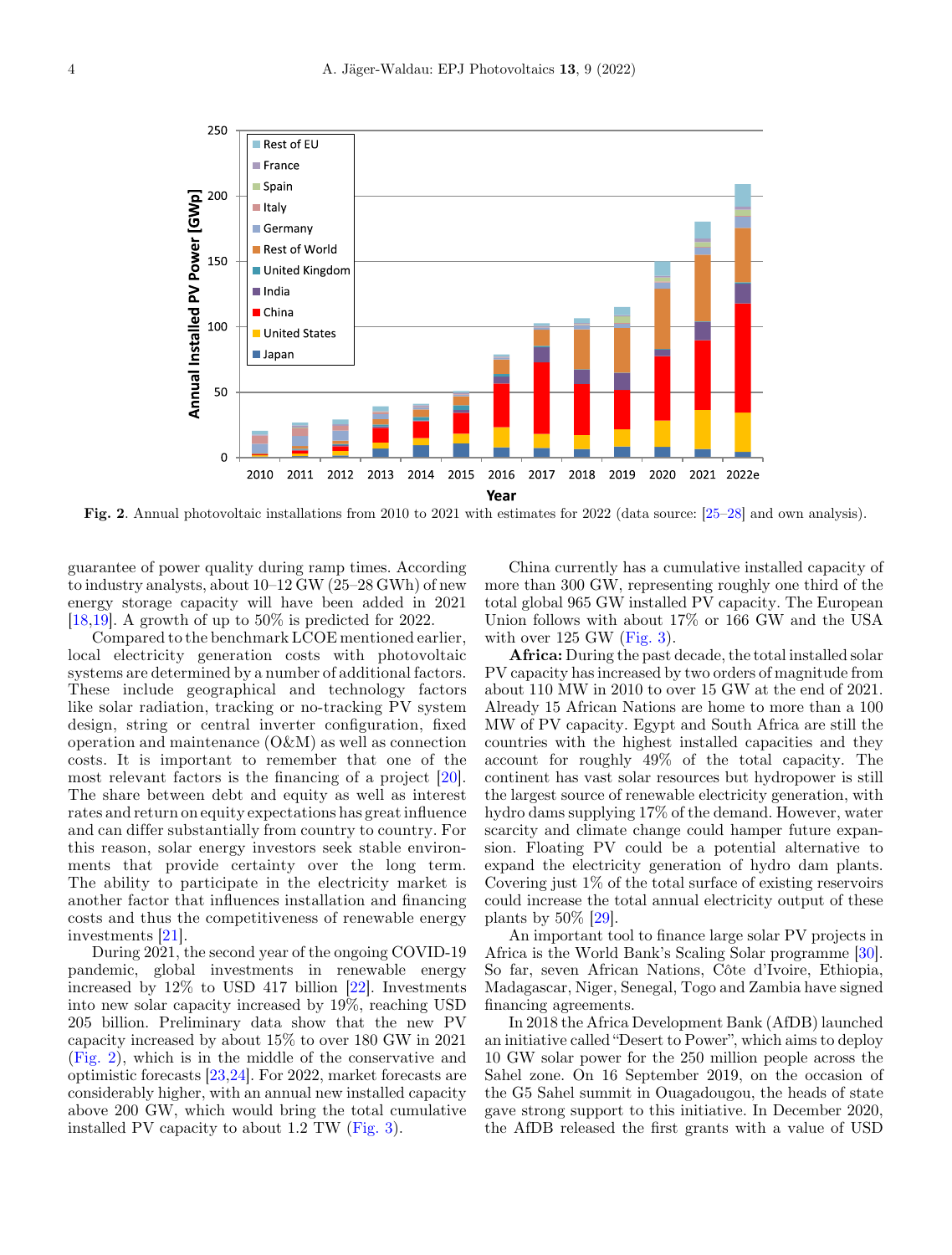<span id="page-4-0"></span>

Fig. 3. Cumulative Photovoltaic Installations from 2010 to 2021 with estimate for 2022 (data source: [[25](#page-6-0)[–](#page-6-0)[28](#page-6-0)] and own analysis).

6.5 million for projects in Chad, Burkina Faso, Niger, Mauritania and Mali through the Sustainable Energy Fund for Sustainable Africa (SEFA) [[31\]](#page-6-0).

With 2 GW<sub>AC</sub> power, the Benban solar complex is currently the largest solar project in Africa, located near Aswan in upper Egypt. The Benban project consists of 41 individual plants, of which 31 have a  $50 \,\mathrm{MW}_{AC}$  (64  $\mathrm{MW}_{DC}$ ) capacity each, whereas the remaining 10 projects have different capacities, due to the shape of the area [\[32](#page-6-0)].

Americas: Following a growth of more than 32% in the combined North and South American markets, new solar photovoltaic power capacity of about 41 GW was added in 2021. The three largest markets in 2021 were the USA (over 25 GW) Brazil (6 GW) and Chile (1.8 GW). Currently, the Americas have an overall installed capacity of 120 GW, of which about 75% is in the USA alone. For 2021, market forecasts indicate the possibility of adding more than 50 GW.

In 2020 the federal Investment Tax Credit (ITC) in the USA was extended until 2023 a possible extension until 2026 would support growth in the PV market for the coming years. It should be noted that a growing number of US States have tax credits as well, which can be added to the federal ITC.

According to IHS Markit, more than 16 GW of PV capacity is expected to be added across Latin America in 2022 [[33\]](#page-6-0). Close to 60% of this capacity is expected to be installed in Brazil alone. Chile will follow with about 16%.

Asia & Pacific Region: In 2021, China installed more than 53 GW of new solar photovoltaic power generation capacity, according to the Chinese National Energy Administration [[34\]](#page-6-0). After a declining PV market in 2020, India recovered and added about 14 GW of new solar photovoltaic installations. A support scheme by the Ministry of New and Renewable Energy (MNRE) for

residential PV systems aims to install up to 4 GW until the end of next year. Stable markets in Australia, Israel, Japan, South Korea and Vietnam supported the Asian-Pacific PV market to grow by 10% to 94 GW. For 2022, a growth of up to 25% is possible, which would lift the annual market above the 100 GW level.

European Union: Two years after approving a major policy package on climate and energy, in December 2020 the European Council endorsed a new binding EU target for a net domestic reduction in greenhouse gas emissions of at least 55% by 2030, compared to 1990 levels. This is 15 percentage points higher than the previous 2030 target, which had been agreed just in 2018. The 55% GHG reductions target will require a share of renewable energy of around 38.5%, according to the impact assessment, including the installation of additional PV capacities between 325 and 375 GW in the timeframe 2020 to 2030 [\[35](#page-6-0)]. Thus, to achieve this goal, the PV market volume in the EU would have to grow between three and five times compared to 2020 levels. However, these numbers could double if the electricity demand rises faster than what current projections indicate [\[36](#page-6-0)].

At the end of May 2021, the European Council received the formal notification about the approval of the Recovery and Resilience Facility by all Member States. Together with the next long term budget this represents EUR 2.02 trillion (USD 2.46 trillion) of spending between 2020 and 2027 [\[37](#page-6-0)].

Preliminary data show that the annual market continued with more than 25% growth in the European Union to about 25–26 GW in 2021. Seven countries installed more than 1GW, namely Germany (5.2–5.4 GW), Spain  $(3.6-3.8 \text{ GW})$ , the Netherlands  $(3.2-3.4 \text{ GW})$ , Poland (3.1–3.3 GW), France (2.6–2.8 GW), Greece  $(1.4-1.6 \text{ GW})$  and Denmark  $(1.1-1.3 \text{ GW})$ . EU countries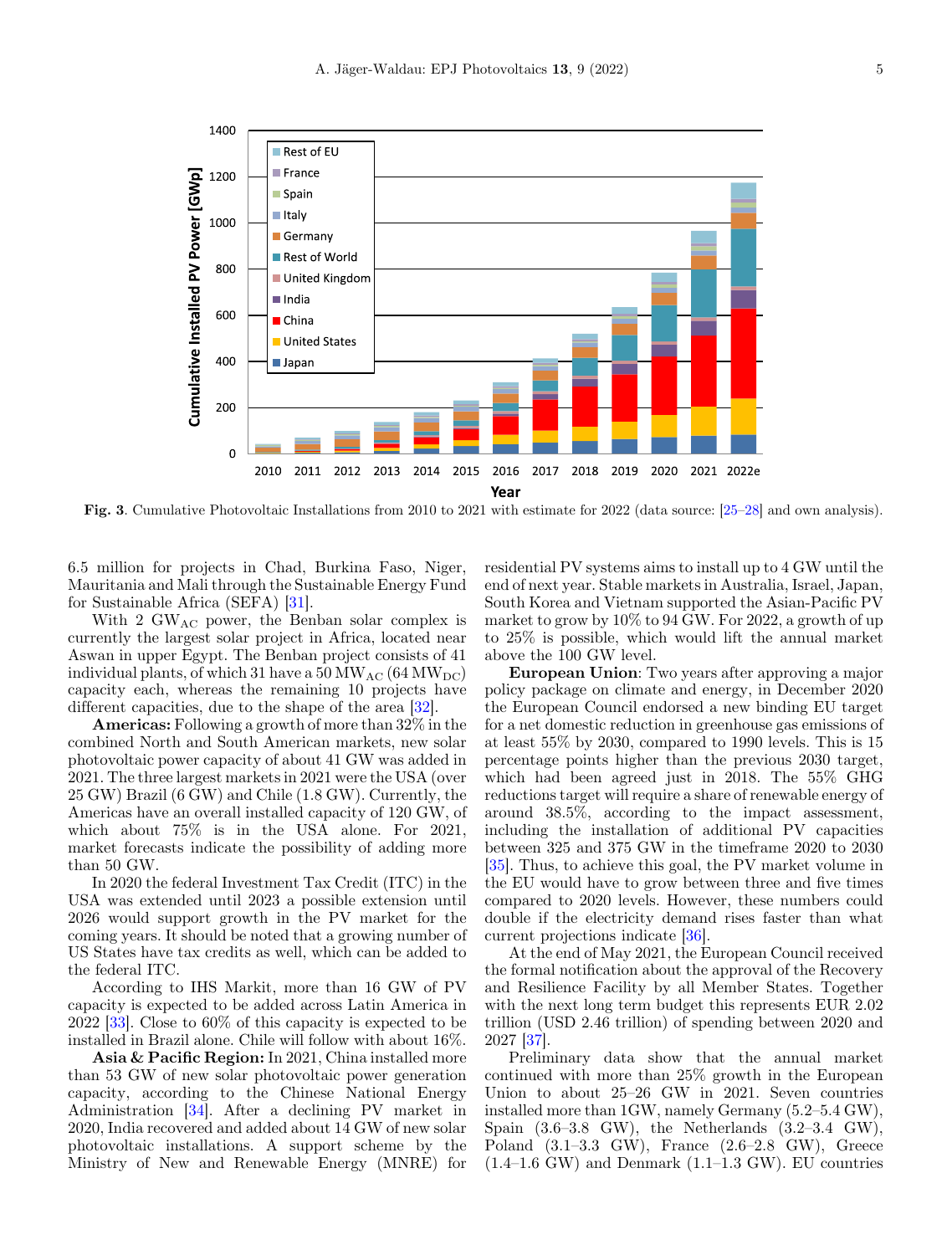<span id="page-5-0"></span>with previously moderate PV instalment rates became hotspots in last 2 years for rapid PV development like Sweden, Hungary and Portugal.

## 4 Conclusions

Solar photovoltaic electricity generation is already the lowest cost generation source in many countries and the number where this holds true is continuously growing. The photovoltaic electricity generation technology still has a significant potential for further cost reduction. For dispatchable power supply just solar PV combined with storage already now offer the most economic solution in many cases. These facts will drive the further rapid growth of PV installations in the coming decades. Various PV industry associations, financial consultants, non-governmental organisations (NGOs) and supranational organisations, like Greenpeace, the Energy Watch Group, Bloomberg New Energy Finance (BNEF), the International Energy Agency as well as the International Renewable Energy Agency (IRENA), have developed scenarios for the future growth of PV systems [2,[38](#page-6-0)[–](#page-6-0)[42](#page-6-0)]. References to earlier scenarios can be found in last year's report [\[43\]](#page-6-0).

All scenarios show vast growth potentials for PV power in the future, regardless of the existing differences in the deployment pathways and ambitions. To supply the 2020 global electricity generation of 26 907 TWh with solar PV would require about 19 500 GW of PV capacity and approximately 0.3% of the world's land area. Various studies have shown that vast unused generation potentials exist on rooftops, facades, dual use of infrastructure, brownfield or novel applications like agri-photovoltaics or floating PV systems [[29,44](#page-6-0)[–](#page-6-0)[48](#page-6-0)].

Key to all is an enabling policy framework and the support of all stakeholders. Fundamental system change is needed for the energy transition, including the massive deployment of solar, but this will not happen by itself. To stay on track for a maximum of 1.5 °C global temperature increase, our societies have to acknowledge the need of an accelerated energy transition towards a net zero carbon energy supply by 2050. Solar photovoltaics is a crucial pillar to achieve this due its very low (based on a full life cycle analysis)  $CO<sub>2</sub>$  footprint, its modularity, and its "no emission no pollution" characteristics make it a perfect solution for a dense urban environment [\[49](#page-6-0)]. The number of barriers ranging from perception, legal and regulatory conditions as well as technical limitations of the existing transmission and distribution systems is still high. So far, neither the political will to accelerate the use of renewable energy sources such as PV nor the necessary adaptation and transformation of the energy networks is in line with the urgent need to decarbonise our energy supply by 2050.

## Disclaimer

The views expressed are based on the current information available to the author and may not in any circumstances be regarded as stating an official or policy position of the European Commission.

#### References

- 1. UNFCC, Glasgow Climate Pact, November 2021, [https://](https://unfccc.int/documents/310475) [unfccc.int/documents/310475](https://unfccc.int/documents/310475)
- 2. International Energy Agency, World Energy Outlook, 2021, ISBN 978-92-64-65460-0
- 3. International Energy Agency, Net Zero by 2050 A roadmap for the Global Energy Sector, 2021, [https://www.iea.org/](https://www.iea.org/reports/net-zero-by-2050) [reports/net-zero-by-2050](https://www.iea.org/reports/net-zero-by-2050)
- 4. I. Parry, S. Black, N. Vernon, Still Not Getting Energy Prices Right: A Global and Country Update of Fossil Fuel Subsidies, IMF working paper WP/21/236, [https://www.](https://www.imf.org/en/Publications/WP/Issues/2021/09/23/Still-Not-Getting-Energy-Prices-Right-A-Global-and-Country-Update-of-Fossil-Fuel-Subsidies-466004) [imf.org/en/Publications/WP/Issues/2021/09/23/Still-Not-](https://www.imf.org/en/Publications/WP/Issues/2021/09/23/Still-Not-Getting-Energy-Prices-Right-A-Global-and-Country-Update-of-Fossil-Fuel-Subsidies-466004)[Getting-Energy-Prices-Right-A-Global-and-Country-](https://www.imf.org/en/Publications/WP/Issues/2021/09/23/Still-Not-Getting-Energy-Prices-Right-A-Global-and-Country-Update-of-Fossil-Fuel-Subsidies-466004)[Update-of-Fossil-Fuel-Subsidies-466004](https://www.imf.org/en/Publications/WP/Issues/2021/09/23/Still-Not-Getting-Energy-Prices-Right-A-Global-and-Country-Update-of-Fossil-Fuel-Subsidies-466004)
- 5. D. Bogdanov, J. Farfan, K. Sadovskaia et al., Radical transformation pathway towards sustainable electricity via evolutionary steps, Nat. Commun. 10, 1077 (2019)
- 6. M.Z. Jacobson et al., 100% Clean and Renewable Wind, Water, and Sunlight All-Sector Energy Roadmaps for 139 Countries of the World, Joule 1, 449 (2017)
- 7. D. Bogdanov, A. Gulagi, M. Fasihi, C. Breyer, Full energy sector transition towards 100% renewable energy supply: integrating power, heat, transport and industry sectors including desalination, Appl. Energy 283, 116273 (2021)
- 8. A. Jäger-Waldau, Snapshot of photovoltaics February 2018, EPJ Photovolt. 9, 6 (2018)
- 9. Bloomberg new Energy Finance, Interactive Dataset, Equipment Manufacturers, last updated 24 December 2021
- 10. P.P. Altermatt et al., Requirements of the paris climate agreement for the coming 10 566 years on investments, technical roadmap, and expansion of PV manufacturing, in 37th 567 European Photovoltaic Solar Energy Conference and Exhibition (2020), pp. 1999–2004, [https://doi.org/](https://doi.org/10.4229/EUPVSEC20202020-7CP.1.2) [10.4229/EUPVSEC20202020-7CP.1.2](https://doi.org/10.4229/EUPVSEC20202020-7CP.1.2)
- 11. M. Victoria et al., Solar photovoltaics is ready to power a sustainable future, Joule 5, 1041 (2021)
- 12. G. Kavlak, J. McNerney, R.L. Jaffe, J.E. Trancik, Metal production requirements for rapid photovoltaics deployment, Energy Environ. Sci. 8, 1651 (2015)
- 13. J. Jean, P.R. Brown, R.L. Jaffe, T. Buonassisi, V. Bulović, Pathways for solar photovoltaics, Energy Environ. Sci. 8, 1200 (2015)
- 14. Photovoltaics Report, Fraunhofer Institute for Solar Energy Systems, ISE (2019). (Fraunhofer ISE)
- 15. Y. Zhang, M. Kim, L. Li Wang, P. Verlinden, B. Hallam, Design considerations for multi-terawatt scale manufacturing of existing and future photovoltaic technologies: challenges and opportunities related to silver, indium and bismuth consumption, Energy Environ. Sci. 14, 5587 (2021)
- 16. Bloomberg New Energy Finance, 2H 2021 LCOE update, 21 December 2021
- 17. S. Comello, S. Reichelstein, The emergence of cost effective battery storage, Nat. Commun. 10, 2038 (2019)
- 18. W. Mackenzie, The growth and growth of the global energy storage market, October 2021, [https://www.woodmac.com/](https://www.woodmac.com/news/opinion/the-growth-and-growth-of-the-global-energy-storage-market) [news/opinion/the-growth-and-growth-of-the-global-energy](https://www.woodmac.com/news/opinion/the-growth-and-growth-of-the-global-energy-storage-market)[storage-market](https://www.woodmac.com/news/opinion/the-growth-and-growth-of-the-global-energy-storage-market)
- 19. Bloomberg New Energy Finance, 1H 2022 Energy Storage Market Outlook, 24 March 2022
- 20. E. Vartiainen, G. Masson, C. Breyer, D. Moser, E. Román Medina, Impact of weighted average cost of capital, capital